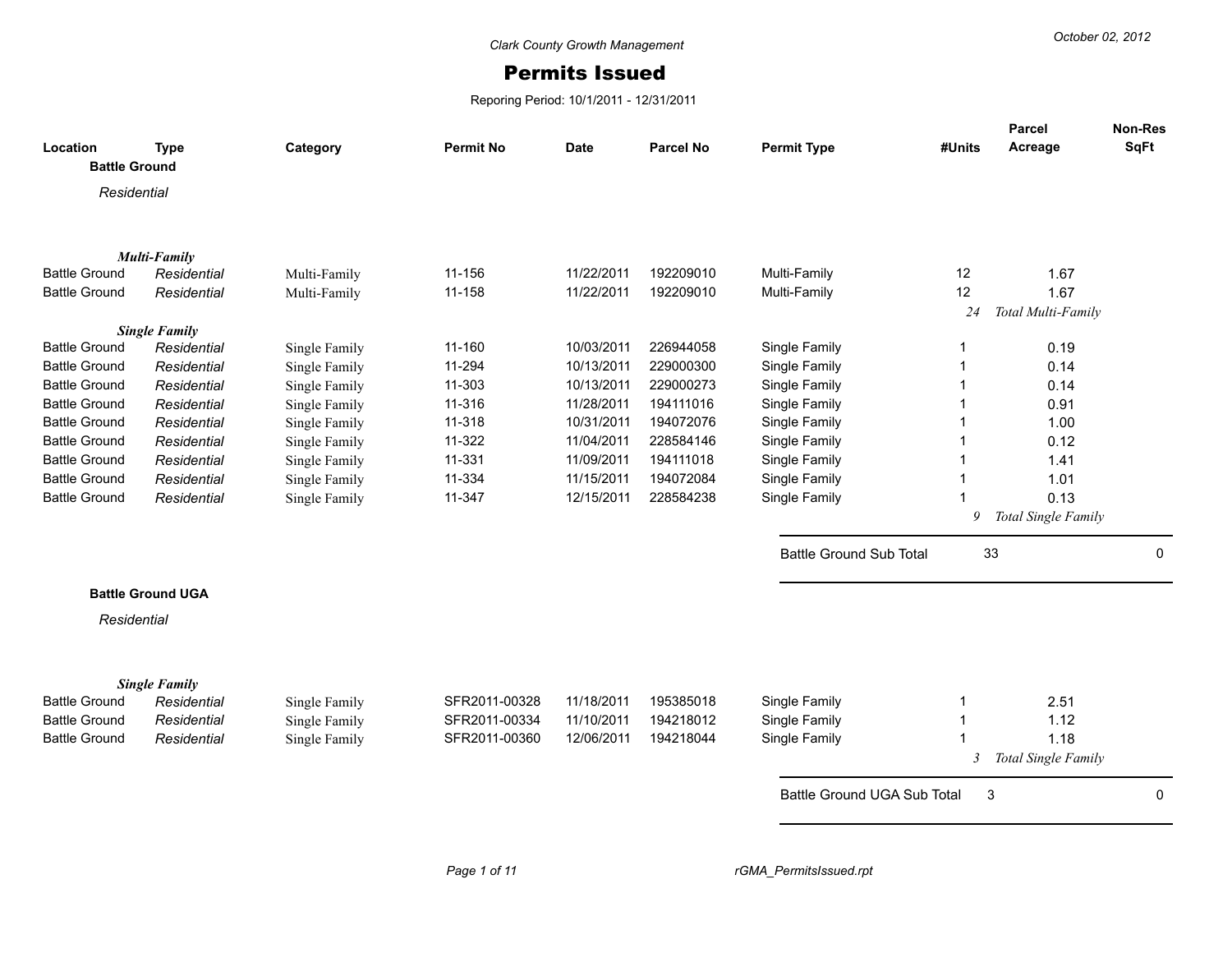| Location<br>Camas      | <b>Type</b>                                        | Category                             | <b>Permit No</b>               | <b>Date</b>              | <b>Parcel No</b>       | <b>Permit Type</b>                   | #Units | Parcel<br>Acreage                   | <b>Non-Res</b><br><b>SqFt</b> |
|------------------------|----------------------------------------------------|--------------------------------------|--------------------------------|--------------------------|------------------------|--------------------------------------|--------|-------------------------------------|-------------------------------|
|                        | Non-Residential                                    |                                      |                                |                          |                        |                                      |        |                                     |                               |
| Camas<br>Camas         | Non-Residential<br>Non-Residential                 | Other Commercial<br>Other Commercial | 201167<br>201168               | 10/10/2011<br>10/10/2011 | 125668000<br>126257000 | Other Commercial<br>Other Commercial |        | 3.08<br>11.07                       | 32<br>30,000                  |
|                        |                                                    |                                      |                                |                          |                        | Camas Sub Total                      |        |                                     | 30,032                        |
| <b>Camas UGA</b>       |                                                    |                                      |                                |                          |                        |                                      |        |                                     |                               |
| Residential            |                                                    |                                      |                                |                          |                        |                                      |        |                                     |                               |
| Camas UGA<br>Camas UGA | <b>Single Family</b><br>Residential<br>Residential | Single Family<br>Single Family       | SFR2011-00294<br>SFR2011-00316 | 10/31/2011<br>11/15/2011 | 173171000<br>125662154 | Single Family<br>Single Family       | 2      | 1.13<br>0.16<br>Total Single Family |                               |
|                        |                                                    |                                      |                                |                          |                        | Camas UGA Sub Total                  | 2      |                                     | 0                             |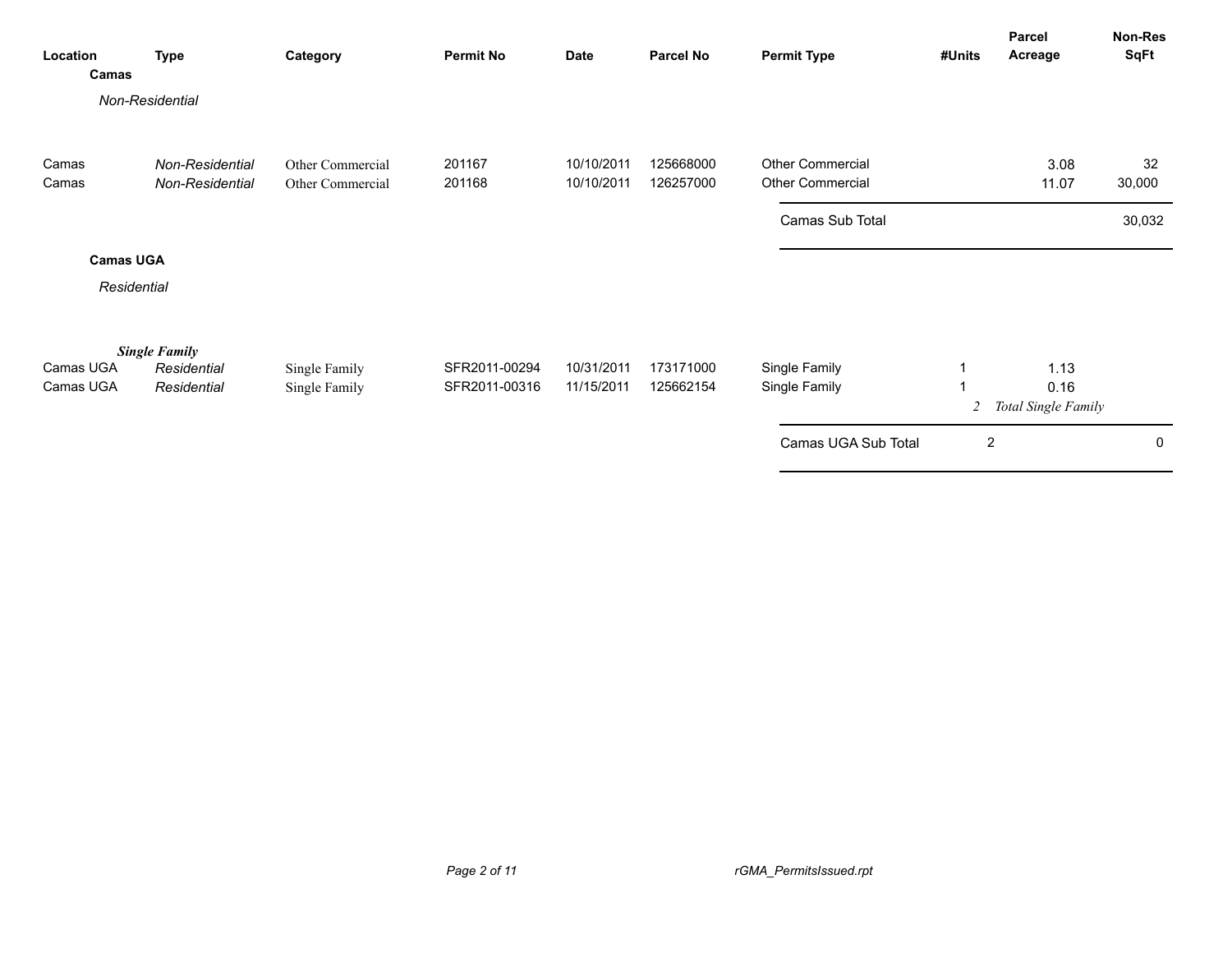| Location  | <b>Type</b><br>La Center            | Category      | <b>Permit No</b> | Date       | <b>Parcel No</b> | <b>Permit Type</b>  | #Units | <b>Parcel</b><br>Acreage           | <b>Non-Res</b><br><b>SqFt</b> |
|-----------|-------------------------------------|---------------|------------------|------------|------------------|---------------------|--------|------------------------------------|-------------------------------|
|           | Residential                         |               |                  |            |                  |                     |        |                                    |                               |
| La Center | <b>Single Family</b><br>Residential | Single Family | RN11-929         | 12/09/2011 | 258894010        | Single Family       |        | 0.21<br><b>Total Single Family</b> |                               |
|           |                                     |               |                  |            |                  | La Center Sub Total |        |                                    | 0                             |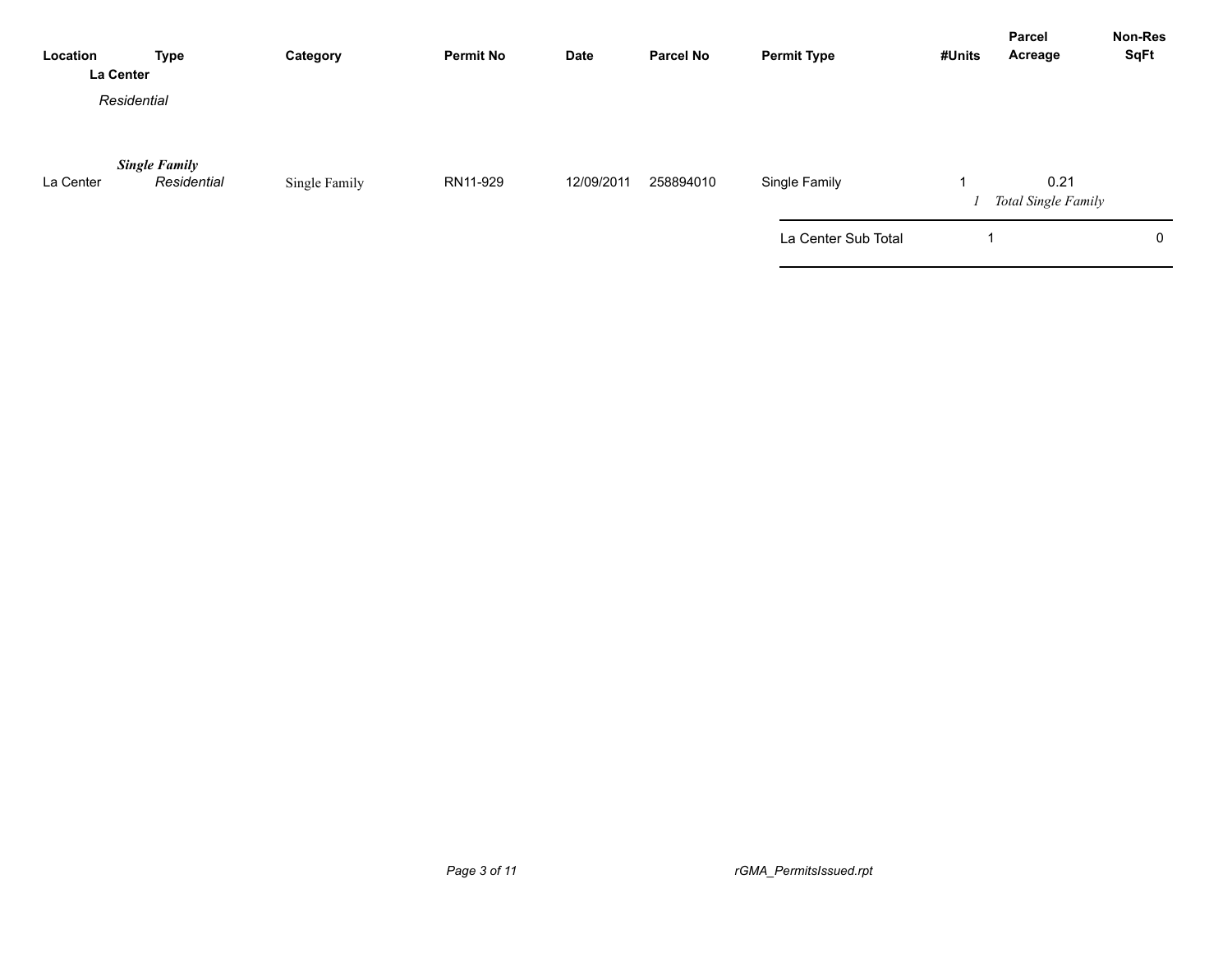| Location<br>Ridgefield | <b>Type</b>          | Category      | <b>Permit No</b> | Date       | <b>Parcel No</b> | <b>Permit Type</b>   | #Units | <b>Parcel</b><br>Acreage   | Non-Res<br>SqFt |
|------------------------|----------------------|---------------|------------------|------------|------------------|----------------------|--------|----------------------------|-----------------|
|                        | Residential          |               |                  |            |                  |                      |        |                            |                 |
|                        |                      |               |                  |            |                  |                      |        |                            |                 |
|                        | <b>Single Family</b> |               |                  |            |                  |                      |        |                            |                 |
| Ridgefield             | Residential          | Single Family | BLD-11-0049      | 12/01/2011 | 220032238        | Single Family        |        | 0.17                       |                 |
| Ridgefield             | Residential          | Single Family | BLD-11-0050      | 10/25/2011 | 220032120        | Single Family        |        | 0.16                       |                 |
| Ridgefield             | Residential          | Single Family | BLD-11-0092      | 10/04/2011 | 986028941        | Single Family        |        | 0.16                       |                 |
| Ridgefield             | Residential          | Single Family | BLD-11-0095      | 10/11/2011 | 121080096        | Single Family        |        | 0.34                       |                 |
| Ridgefield             | Residential          | Single Family | BLD-11-0099      | 10/24/2011 | 986028935        | Single Family        |        | 0.15                       |                 |
| Ridgefield             | Residential          | Single Family | BLD-11-0100      | 10/24/2011 | 986028954        | Single Family        |        | 0.16                       |                 |
| Ridgefield             | Residential          | Single Family | BLD-11-0105      | 11/04/2011 | 986028939        | Single Family        |        | 0.14                       |                 |
| Ridgefield             | Residential          | Single Family | BLD-11-0106      | 11/18/2011 | 986028161        | Single Family        |        | 0.12                       |                 |
| Ridgefield             | Residential          | Single Family | BLD-11-0107      | 12/09/2011 | 220032236        | Single Family        |        | 0.29                       |                 |
| Ridgefield             | Residential          | Single Family | BLD-11-0108      | 11/30/2011 | 216044010        | Single Family        |        | 0.12                       |                 |
| Ridgefield             | Residential          | Single Family | BLD-11-0112      | 11/23/2011 | 986028244        | Single Family        |        | 0.14                       |                 |
|                        |                      |               |                  |            |                  |                      |        | <b>Total Single Family</b> |                 |
|                        |                      |               |                  |            |                  | Ridgefield Sub Total | 11     |                            | $\Omega$        |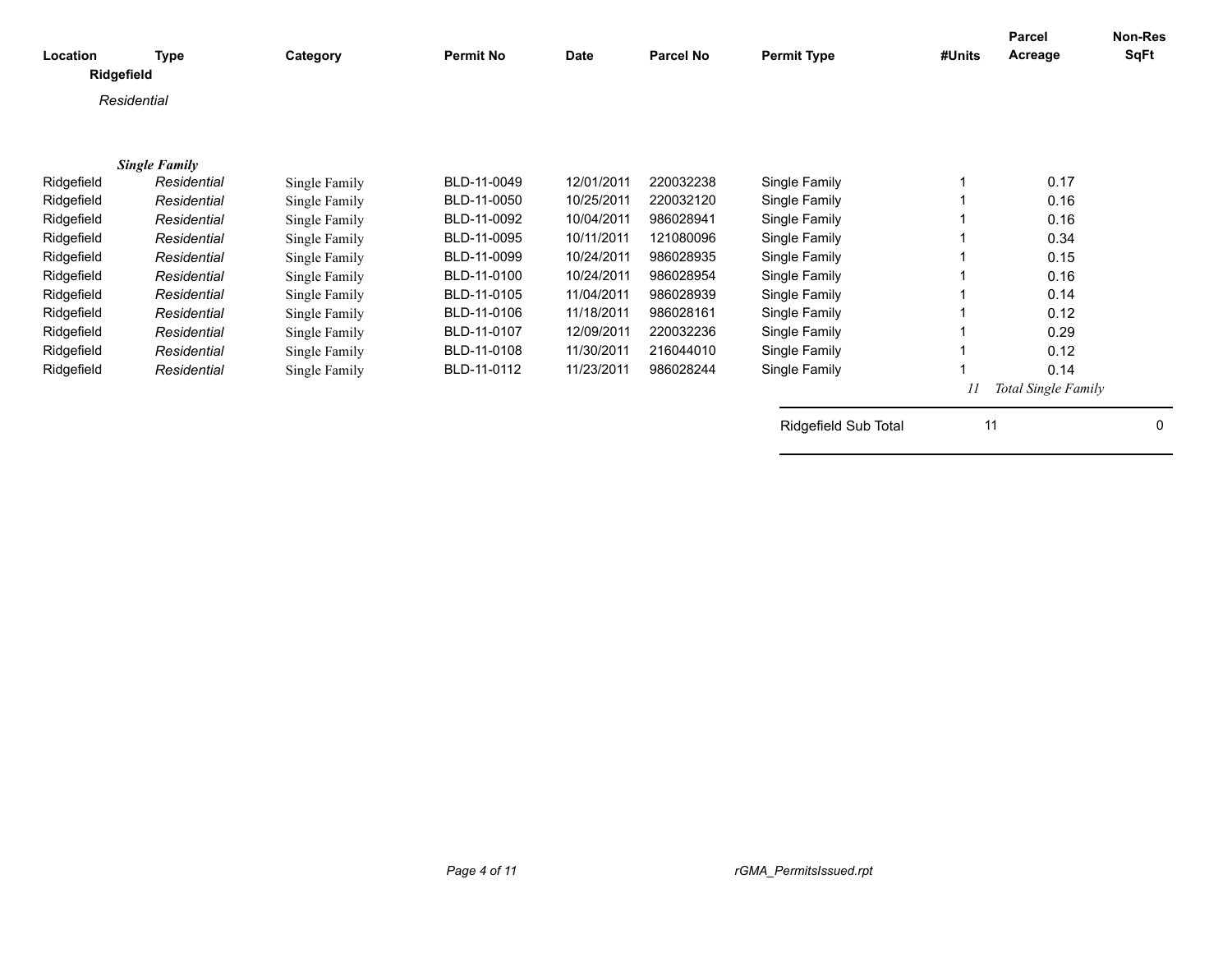| Location             | <b>Type</b>            | Category          | <b>Permit No</b> | <b>Date</b> | <b>Parcel No</b>       | <b>Permit Type</b>       | #Units | <b>Parcel</b><br>Acreage | Non-Res<br><b>SqFt</b> |
|----------------------|------------------------|-------------------|------------------|-------------|------------------------|--------------------------|--------|--------------------------|------------------------|
| Vancouver            |                        |                   |                  |             |                        |                          |        |                          |                        |
|                      | Non-Residential        |                   |                  |             |                        |                          |        |                          |                        |
|                      |                        |                   |                  |             |                        |                          |        |                          |                        |
|                      |                        |                   |                  |             |                        |                          |        |                          |                        |
| Vancouver            | Non-Residential        | Commercial Retail | COM2011-00414    | 11/10/2011  | 176595001              | <b>Commercial Retail</b> |        | 1.10                     | 9,052                  |
| Vancouver            | Non-Residential        | Office            | COM2011-00520    | 12/21/2011  | 176610000              | Office                   |        | 11.35                    | 51,822                 |
| Residential          |                        |                   |                  |             |                        |                          |        |                          |                        |
|                      |                        |                   |                  |             |                        |                          |        |                          |                        |
|                      |                        |                   |                  |             |                        |                          |        |                          |                        |
|                      | <b>Single Family</b>   |                   |                  |             |                        |                          |        |                          |                        |
| Vancouver            | Residential            | Single Family     | SFR2011-00039    | 11/10/2011  | 177497056              | Single Family            | 1      | 0.06                     |                        |
| Vancouver            | Residential            | Single Family     | SFR2011-00042    | 11/30/2011  | 177497062              | Single Family            | 1      | 0.07                     |                        |
| Vancouver            | Residential            | Single Family     | SFR2011-00073    | 10/31/2011  | 149752041              | Single Family            | 1      | 0.05                     |                        |
| Vancouver            | Residential            | Single Family     | SFR2011-00074    | 11/16/2011  | 109951202              | Single Family            | 1      | 0.06                     |                        |
| Vancouver            | Residential            | Single Family     | SFR2011-00075    | 11/16/2011  | 109951204<br>109951200 | Single Family            | 1      | 0.06                     |                        |
| Vancouver            | Residential            | Single Family     | SFR2011-00076    | 11/16/2011  |                        | Single Family            | 1      | 0.06                     |                        |
| Vancouver            | Residential            | Single Family     | SFR2011-00077    | 11/14/2011  | 109951010              | Single Family            | 1      | 0.25                     |                        |
| Vancouver            | Residential            | Single Family     | SFR2011-00078    | 12/06/2011  | 109951008              | Single Family            | 1      | 0.25                     |                        |
| Vancouver            | Residential            | Single Family     | SFR2011-00079    | 12/09/2011  | 062301000              | Single Family            | -1     | 0.11                     |                        |
| Vancouver            | Residential            | Single Family     | SFR2011-00080    | 10/21/2011  | 109730094              | Single Family            | -1     | 0.09                     |                        |
| Vancouver            | Residential            | Single Family     | SFR2011-00081    | 10/27/2011  | 109936044              | Single Family            | -1     | 0.12                     |                        |
| Vancouver            | Residential            | Single Family     | SFR2011-00082    | 10/28/2011  | 166613015              | Single Family            | -1     | 0.18                     |                        |
| Vancouver            | Residential            | Single Family     | SFR2011-00083    | 11/16/2011  | 109730102              | Single Family            | -1     | 0.09                     |                        |
| Vancouver            | Residential            | Single Family     | SFR2011-00084    | 11/07/2011  | 109730038              | Single Family            | -1     | 0.14                     |                        |
| Vancouver            | Residential            | Single Family     | SFR2011-00085    | 11/10/2011  | 109936082              | Single Family            | -1     | 0.14                     |                        |
| Vancouver            | Residential            | Single Family     | SFR2011-00086    | 11/21/2011  | 986026824              | Single Family            | -1     | 0.14                     |                        |
| Vancouver            | Residential            | Single Family     | SFR2011-00089    | 11/23/2011  | 164972002              | Single Family            | -1     | 0.14                     |                        |
| Vancouver            | Residential            | Single Family     | SFR2011-00090    | 12/15/2011  | 109730104              | Single Family            | -1     | 0.09                     |                        |
| Vancouver            | Residential            | Single Family     | SFR2011-00092    | 12/19/2011  | 109730118              | Single Family            | -1     | 0.09                     |                        |
|                      |                        |                   |                  |             |                        |                          | 19     | Total Single Family      |                        |
|                      |                        |                   |                  |             |                        | Vancouver Sub Total      | 19     |                          | 60,874                 |
| <b>Vancouver UGA</b> |                        |                   |                  |             |                        |                          |        |                          |                        |
|                      |                        |                   |                  |             |                        |                          |        |                          |                        |
|                      | Non-Residential        |                   |                  |             |                        |                          |        |                          |                        |
|                      |                        |                   |                  |             |                        |                          |        |                          |                        |
| Vancouver UG         | Non-Residential        | Commercial Retail | COM2011-00060    | 11/17/2011  | 158373000              | <b>Commercial Retail</b> |        | 0.38                     | 7,745                  |
| Vancouver UG         | <b>Non-Residential</b> | Institutional     | COM2011-00181    | 10/28/2011  | 198634000              | Institutional            |        | 3.07                     | 18,240                 |
|                      |                        |                   |                  |             |                        |                          |        |                          |                        |

*Page 5 of 11 rGMA\_PermitsIssued.rpt*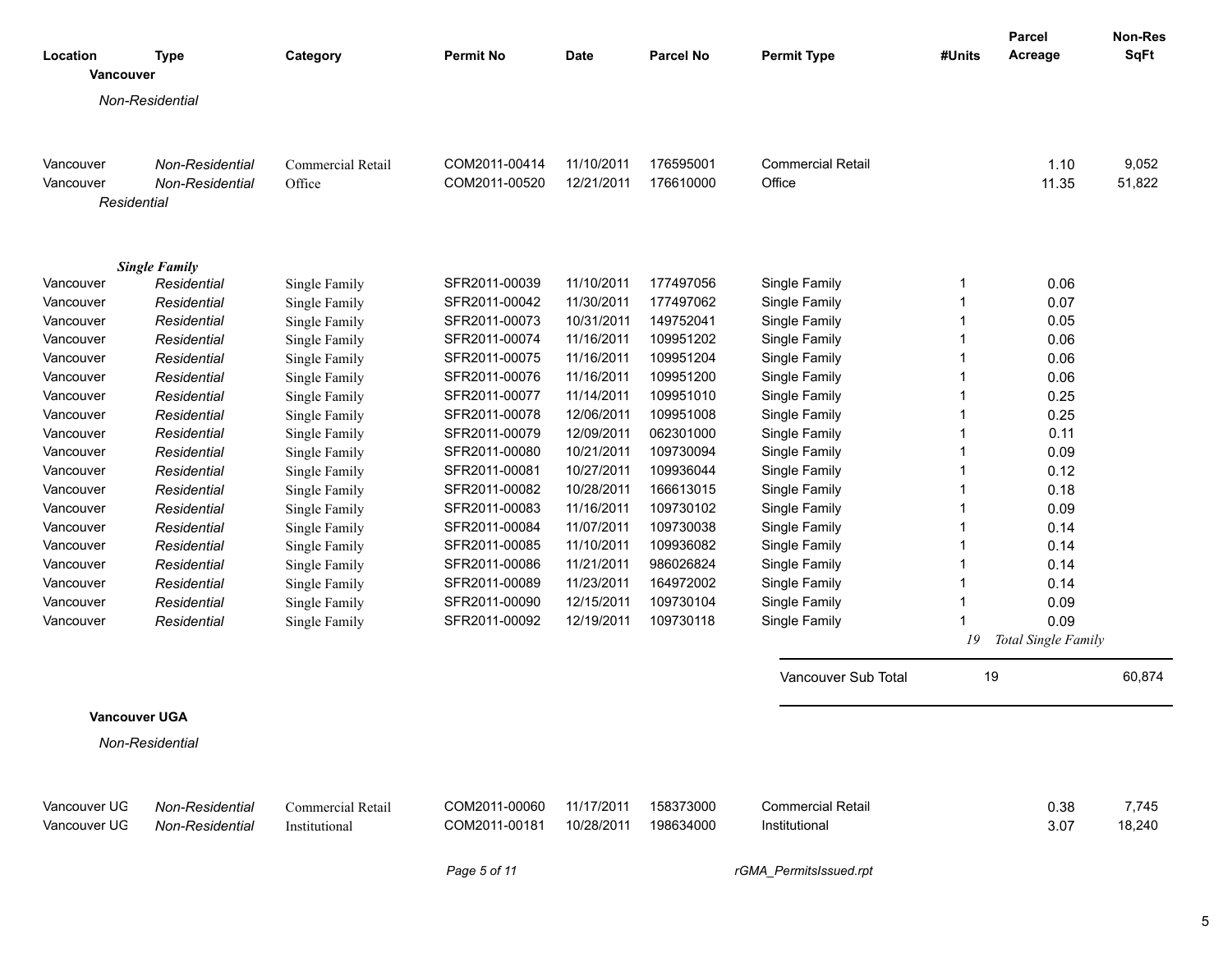|                      |                      |               |                  |             |                  |                    |             | <b>Parcel</b>      | <b>Non-Res</b> |
|----------------------|----------------------|---------------|------------------|-------------|------------------|--------------------|-------------|--------------------|----------------|
| Location             | <b>Type</b>          | Category      | <b>Permit No</b> | <b>Date</b> | <b>Parcel No</b> | <b>Permit Type</b> | #Units      | Acreage            | <b>SqFt</b>    |
| <b>Vancouver UGA</b> |                      |               |                  |             |                  |                    |             |                    |                |
| Residential          |                      |               |                  |             |                  |                    |             |                    |                |
|                      |                      |               |                  |             |                  |                    |             |                    |                |
|                      |                      |               |                  |             |                  |                    |             |                    |                |
|                      | <b>Multi-Family</b>  |               |                  |             |                  |                    |             |                    | 2 ACRE         |
| Vancouver UG         | Residential          | Multi-Family  | MFR2011-00004    | 10/17/2011  | 119561000        | Multi-Family       | 10          | 1.16               |                |
| Vancouver UG         | Residential          | Multi-Family  | MFR2011-00006    | 11/08/2011  | 119561000        | Multi-Family       | 10          | 1.16               |                |
| Vancouver UG         | Residential          | Multi-Family  | MFR2011-00007    | 11/08/2011  | 119561000        | Multi-Family       | 8           | 1.16               |                |
| Vancouver UG         | Residential          | Multi-Family  | MFR2011-00008    | 11/08/2011  | 119561000        | Multi-Family       | 8           | 1.16               |                |
| Vancouver UG         | Residential          | Multi-Family  | MFR2011-00011    | 11/08/2011  | 119561000        | Multi-Family       | 10          | 1.16               |                |
| Vancouver UG         | Residential          | Multi-Family  | MFR2011-00012    | 11/08/2011  | 119561000        | Multi-Family       | 10          | 1.16               |                |
| Vancouver UG         | Residential          | Multi-Family  | MFR2011-00013    | 10/17/2011  | 119561000        | Multi-Family       | 8           | 1.16               |                |
| Vancouver UG         | Residential          | Multi-Family  | MFR2011-00014    | 11/08/2011  | 119561000        | Multi-Family       |             | 1.16               |                |
| Vancouver UG         | Residential          | Multi-Family  | MFR2011-00016    | 11/08/2011  | 119561000        | Multi-Family       |             | 1.16               |                |
| Vancouver UG         | Residential          | Multi-Family  | MFR2011-00018    | 10/17/2011  | 119561000        | Multi-Family       |             | 1.16               |                |
| Vancouver UG         | Residential          | Multi-Family  | MFR2011-00020    | 10/25/2011  | 119561000        | Multi-Family       |             | 1.16               |                |
| Vancouver UG         | Residential          | Multi-Family  | MFR2011-00021    | 10/17/2011  | 119561000        | Multi-Family       |             | 1.16               |                |
| Vancouver UG         | Residential          | Multi-Family  | SFR2011-00322    | 11/14/2011  | 186854090        | Multi-Family       |             | 0.08               |                |
| Vancouver UG         | Residential          | Multi-Family  | SFR2011-00323    | 11/14/2011  | 186854092        | Multi-Family       |             | 0.09               |                |
| Vancouver UG         | Residential          | Multi-Family  | SFR2011-00336    | 11/17/2011  | 186854068        | Multi-Family       |             | 0.15               |                |
| Vancouver UG         | Residential          | Multi-Family  | SFR2011-00338    | 11/17/2011  | 186854066        | Multi-Family       |             | 0.08               |                |
| Vancouver UG         | Residential          | Multi-Family  | SFR2011-00362    | 12/08/2011  | 104585066        | Multi-Family       |             | 0.05               |                |
| Vancouver UG         | Residential          | Multi-Family  | SFR2011-00363    | 12/08/2011  | 104585068        | Multi-Family       |             | 0.04               |                |
| Vancouver UG         | Residential          | Multi-Family  | SFR2011-00364    | 12/08/2011  | 104585070        | Multi-Family       |             | 0.04               |                |
| Vancouver UG         | Residential          | Multi-Family  | SFR2011-00365    | 12/08/2011  | 104585072        | Multi-Family       |             | 0.04               |                |
| Vancouver UG         | Residential          | Multi-Family  | SFR2011-00366    | 12/08/2011  | 104585074        | Multi-Family       |             | 0.04               |                |
| Vancouver UG         | Residential          | Multi-Family  | SFR2011-00367    | 12/08/2011  | 104585076        | Multi-Family       |             | 0.05               |                |
|                      |                      |               |                  |             |                  |                    | 110         | Total Multi-Family |                |
|                      | <b>Single Family</b> |               |                  |             |                  |                    |             |                    |                |
| Vancouver UG         | Residential          | Single Family | SFR2011-00012    | 11/15/2011  | 157014020        | Single Family      | -1          | 0.14               |                |
| Vancouver UG         | Residential          | Single Family | SFR2011-00095    | 11/23/2011  | 156442048        | Single Family      | $\mathbf 1$ | 0.07               |                |
| Vancouver UG         | Residential          | Single Family | SFR2011-00252    | 10/05/2011  | 105000162        | Single Family      | -1          | 0.07               |                |
| Vancouver UG         | Residential          | Single Family | SFR2011-00253    | 10/05/2011  | 105000164        | Single Family      |             | 0.07               |                |
| Vancouver UG         | Residential          | Single Family | SFR2011-00259    | 10/10/2011  | 986029857        | Single Family      |             | 0.28               |                |
| Vancouver UG         |                      |               | SFR2011-00261    | 10/17/2011  | 187946058        | Single Family      |             | 0.11               |                |
| Vancouver UG         | Residential          | Single Family | SFR2011-00270    | 10/03/2011  | 188220012        | Single Family      |             |                    |                |
|                      | Residential          | Single Family | SFR2011-00272    | 10/14/2011  | 986028366        |                    |             | 0.44<br>0.14       |                |
| Vancouver UG         | Residential          | Single Family |                  |             |                  | Single Family      |             |                    |                |
| Vancouver UG         | Residential          | Single Family | SFR2011-00274    | 10/18/2011  | 183262000        | Single Family      |             | 15.91              |                |
| Vancouver UG         | Residential          | Single Family | SFR2011-00281    | 10/12/2011  | 117892021        | Single Family      |             | 0.47               |                |
| Vancouver UG         | Residential          | Single Family | SFR2011-00282    | 11/30/2011  | 117892020        | Single Family      |             | 0.47               |                |

*Page 6 of 11 rGMA\_PermitsIssued.rpt*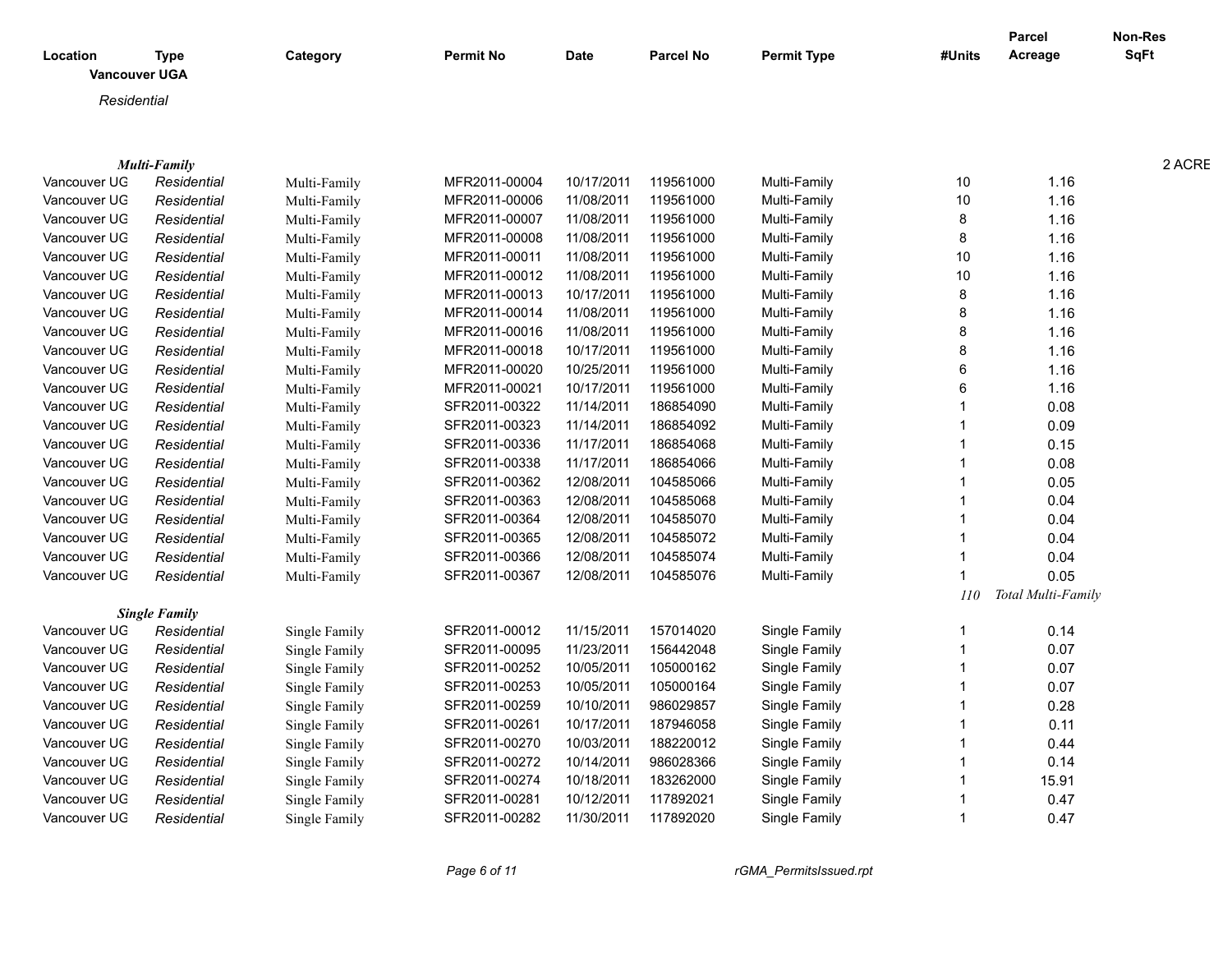| Location<br><b>Vancouver UGA</b> | <b>Type</b>          | Category      | <b>Permit No</b> | <b>Date</b> | <b>Parcel No</b> | <b>Permit Type</b> | #Units | <b>Parcel</b><br>Acreage | Non-Res<br>SqFt |
|----------------------------------|----------------------|---------------|------------------|-------------|------------------|--------------------|--------|--------------------------|-----------------|
| Residential                      |                      |               |                  |             |                  |                    |        |                          |                 |
|                                  |                      |               |                  |             |                  |                    |        |                          |                 |
|                                  |                      |               |                  |             |                  |                    |        |                          |                 |
|                                  | <b>Single Family</b> |               |                  |             |                  |                    |        |                          |                 |
| Vancouver UG                     | Residential          | Single Family | SFR2011-00283    | 11/30/2011  | 117892025        | Single Family      | 1      | 0.94                     |                 |
| Vancouver UG                     | Residential          | Single Family | SFR2011-00285    | 10/04/2011  | 986028385        | Single Family      | 1      | 0.24                     |                 |
| Vancouver UG                     | Residential          | Single Family | SFR2011-00286    | 10/17/2011  | 153937024        | Single Family      |        | 0.22                     |                 |
| Vancouver UG                     | Residential          | Single Family | SFR2011-00287    | 10/07/2011  | 107358622        | Single Family      |        | 0.24                     |                 |
| Vancouver UG                     | Residential          | Single Family | SFR2011-00288    | 10/14/2011  | 185668044        | Single Family      |        | 0.15                     |                 |
| Vancouver UG                     | Residential          | Single Family | SFR2011-00289    | 10/14/2011  | 185668054        | Single Family      |        | 0.14                     |                 |
| Vancouver UG                     | Residential          | Single Family | SFR2011-00290    | 10/14/2011  | 185668060        | Single Family      |        | 0.14                     |                 |
| Vancouver UG                     | Residential          | Single Family | SFR2011-00291    | 10/14/2011  | 185668058        | Single Family      |        | 0.15                     |                 |
| Vancouver UG                     | Residential          | Single Family | SFR2011-00295    | 10/11/2011  | 986026789        | Single Family      |        | 0.29                     |                 |
| Vancouver UG                     | Residential          | Single Family | SFR2011-00296    | 10/17/2011  | 187946052        | Single Family      |        | 0.06                     |                 |
| Vancouver UG                     | Residential          | Single Family | SFR2011-00298    | 11/03/2011  | 156442026        | Single Family      |        | 0.15                     |                 |
| Vancouver UG                     | Residential          | Single Family | SFR2011-00305    | 10/26/2011  | 185668130        | Single Family      |        | 0.15                     |                 |
| Vancouver UG                     | Residential          | Single Family | SFR2011-00306    | 10/26/2011  | 188944014        | Single Family      |        | 0.16                     |                 |
| Vancouver UG                     | Residential          | Single Family | SFR2011-00307    | 10/26/2011  | 188944062        | Single Family      | 1      | 0.18                     |                 |
| Vancouver UG                     | Residential          | Single Family | SFR2011-00309    | 10/26/2011  | 119575063        | Single Family      |        | 0.12                     |                 |
| Vancouver UG                     | Residential          | Single Family | SFR2011-00310    | 10/26/2011  | 185668128        | Single Family      | 1      | 0.17                     |                 |
| Vancouver UG                     | Residential          | Single Family | SFR2011-00311    | 11/16/2011  | 185668132        | Single Family      |        | 0.15                     |                 |
| Vancouver UG                     | Residential          | Single Family | SFR2011-00317    | 10/27/2011  | 186197018        | Single Family      | 1      | 0.26                     |                 |
| Vancouver UG                     | Residential          | Single Family | SFR2011-00319    | 10/26/2011  | 156442090        | Single Family      |        | 0.11                     |                 |
| Vancouver UG                     | Residential          | Single Family | SFR2011-00320    | 10/07/2011  | 161029000        | Single Family      |        | 0.58                     |                 |
| Vancouver UG                     | Residential          | Single Family | SFR2011-00321    | 10/28/2011  | 156442088        | Single Family      |        | 0.11                     |                 |
| Vancouver UG                     | Residential          | Single Family | SFR2011-00325    | 10/25/2011  | 106421006        | Single Family      | 1      | 0.13                     |                 |
| Vancouver UG                     | Residential          | Single Family | SFR2011-00326    | 12/16/2011  | 986026503        | Single Family      |        | 0.26                     |                 |
| Vancouver UG                     | Residential          | Single Family | SFR2011-00327    | 11/01/2011  | 104070020        | Single Family      |        | 0.25                     |                 |
| Vancouver UG                     | Residential          | Single Family | SFR2011-00330    | 11/09/2011  | 117891062        | Single Family      |        | 0.69                     |                 |
| Vancouver UG                     | Residential          | Single Family | SFR2011-00335    | 11/04/2011  | 188731010        | Single Family      |        | 0.19                     |                 |
| Vancouver UG                     | Residential          | Single Family | SFR2011-00339    | 12/13/2011  | 986028869        | Single Family      | 1      | 0.21                     |                 |
| Vancouver UG                     | Residential          | Single Family | SFR2011-00341    | 12/07/2011  | 185668148        | Single Family      | 1      | 0.15                     |                 |
| Vancouver UG                     | Residential          | Single Family | SFR2011-00342    | 12/07/2011  | 185668150        | Single Family      |        | 0.16                     |                 |
| Vancouver UG                     | Residential          | Single Family | SFR2011-00343    | 11/30/2011  | 986028867        | Single Family      |        | 0.18                     |                 |
| Vancouver UG                     | Residential          | Single Family | SFR2011-00345    | 12/05/2011  | 200607050        | Single Family      |        | 0.26                     |                 |
| Vancouver UG                     | Residential          | Single Family | SFR2011-00346    | 12/08/2011  | 986026476        | Single Family      | 1      | 0.14                     |                 |

Vancouver UGA *Residential* Single Family SFR2011-00347 11/21/2011 106350012 Single Family 1 0.17 Vancouver UGA *Residential* Single Family SFR2011-00351 12/27/2011 104967032 Single Family 1 0.08 Vancouver UG *Residential* Single Family SFR2011-00353 12/13/2011 187837000 Single Family 1 0.36

*Page 7 of 11 rGMA\_PermitsIssued.rpt*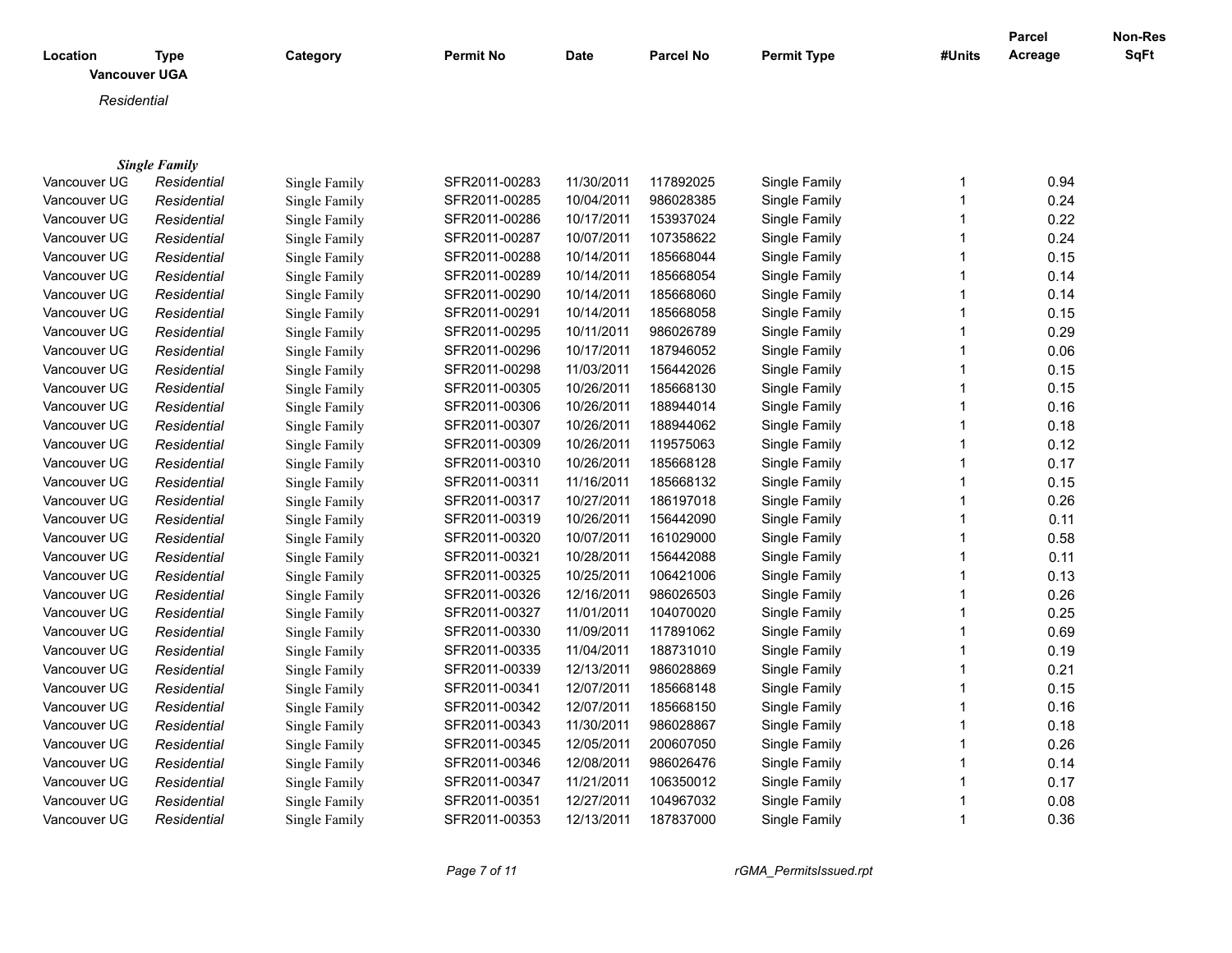| Location<br><b>Vancouver UGA</b> | <b>Type</b>          | Category      | <b>Permit No</b> | Date       | <b>Parcel No</b> | <b>Permit Type</b>      | #Units | <b>Parcel</b><br>Acreage | Non-Res<br>SqFt |
|----------------------------------|----------------------|---------------|------------------|------------|------------------|-------------------------|--------|--------------------------|-----------------|
| Residential                      |                      |               |                  |            |                  |                         |        |                          |                 |
|                                  |                      |               |                  |            |                  |                         |        |                          |                 |
|                                  | <b>Single Family</b> |               |                  |            |                  |                         |        |                          |                 |
| Vancouver UG                     | Residential          | Single Family | SFR2011-00356    | 12/09/2011 | 986028356        | Single Family           |        | 0.17                     |                 |
| Vancouver UG                     | Residential          | Single Family | SFR2011-00357    | 12/21/2011 | 185668134        | Single Family           |        | 0.15                     |                 |
| Vancouver UG                     | Residential          | Single Family | SFR2011-00361    | 11/28/2011 | 156442096        | Single Family           |        | 0.10                     |                 |
| Vancouver UG                     | Residential          | Single Family | SFR2011-00369    | 12/08/2011 | 156442086        | Single Family           |        | 0.11                     |                 |
| Vancouver UG                     | Residential          | Single Family | SFR2011-00372    | 12/16/2011 | 187946110        | Single Family           |        | 0.06                     |                 |
| Vancouver UG                     | Residential          | Single Family | SFR2011-00383    | 12/23/2011 | 986029849        | Single Family           |        | 0.38                     |                 |
|                                  |                      |               |                  |            |                  |                         | 52     | Total Single Family      |                 |
|                                  |                      |               |                  |            |                  | Vancouver UGA Sub Total | 162    |                          | 25,985          |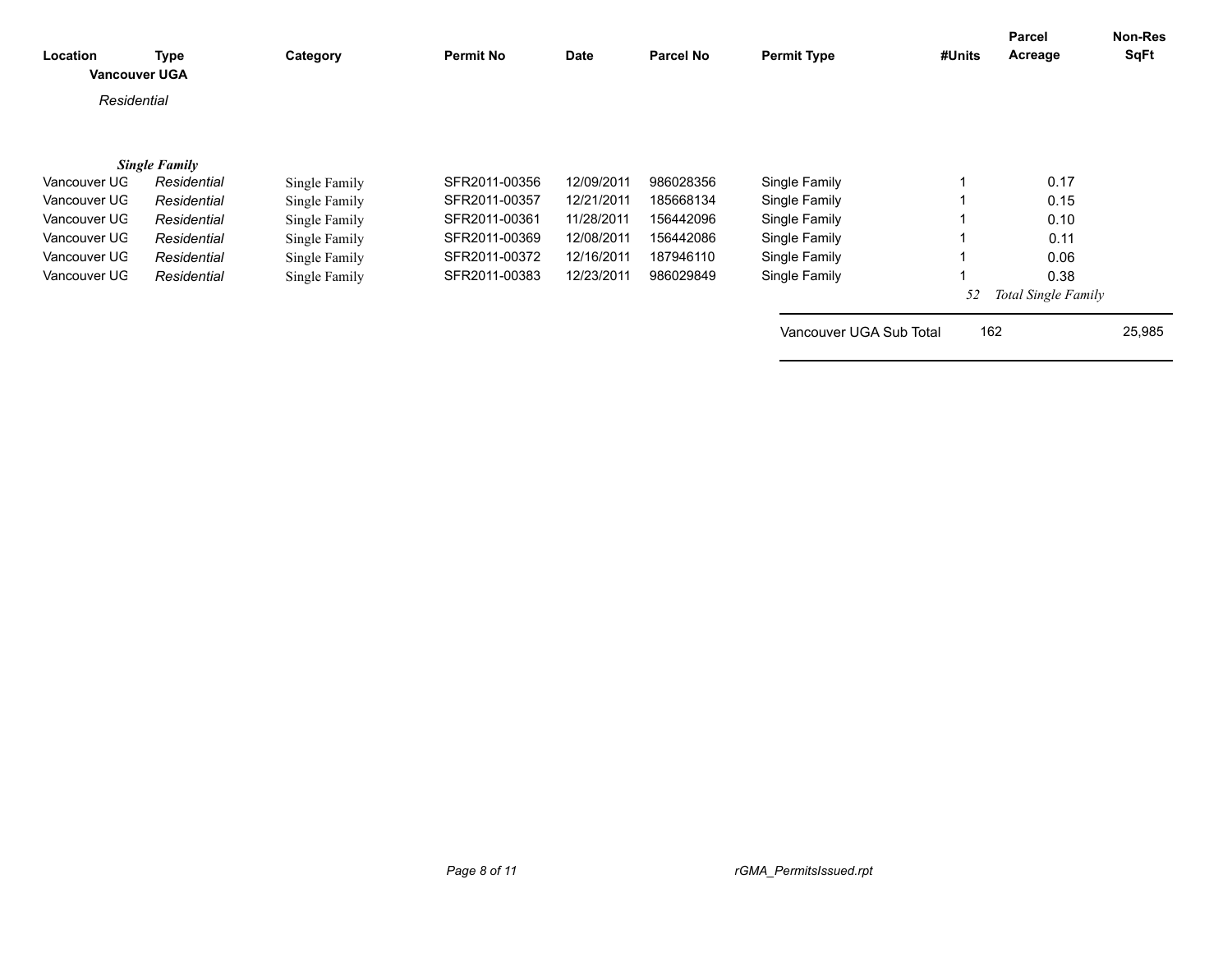| Location<br>Washougal | <b>Type</b>          | Category      | <b>Permit No</b> | Date       | <b>Parcel No</b> | <b>Permit Type</b>  | #Units | <b>Parcel</b><br>Acreage | <b>Non-Res</b><br>SqFt |
|-----------------------|----------------------|---------------|------------------|------------|------------------|---------------------|--------|--------------------------|------------------------|
|                       | Residential          |               |                  |            |                  |                     |        |                          |                        |
|                       |                      |               |                  |            |                  |                     |        |                          |                        |
|                       |                      |               |                  |            |                  |                     |        |                          |                        |
|                       | <b>Single Family</b> |               |                  |            |                  |                     |        |                          |                        |
| Washougal             | Residential          | Single Family | 11060061         | 12/20/2011 | 130050192        | Single Family       |        | 0.15                     |                        |
| Washougal             | Residential          | Single Family | 11080065         | 12/19/2011 | 130050186        | Single Family       |        | 0.12                     |                        |
| Washougal             | Residential          | Single Family | 11080070         | 10/03/2011 | 130050048        | Single Family       |        | 0.18                     |                        |
| Washougal             | Residential          | Single Family | 11090004         | 10/03/2011 | 132839046        | Single Family       |        | 0.12                     |                        |
| Washougal             | Residential          | Single Family | 11090025         | 10/03/2011 | 131187010        | Single Family       |        | 0.18                     |                        |
| Washougal             | Residential          | Single Family | 11090048         | 10/05/2011 | 131530014        | Single Family       |        | 0.16                     |                        |
| Washougal             | Residential          | Single Family | 11090057         | 11/23/2011 | 095571000        | Single Family       |        | 0.50                     |                        |
| Washougal             | Residential          | Single Family | 11100002         | 11/23/2011 | 134140346        | Single Family       |        | 0.14                     |                        |
| Washougal             | Residential          | Single Family | 11100007         | 11/07/2011 | 134140358        | Single Family       |        | 0.14                     |                        |
| Washougal             | Residential          | Single Family | 11100020         | 10/31/2011 | 132377016        | Single Family       |        | 0.22                     |                        |
| Washougal             | Residential          | Single Family | 11110007         | 11/18/2011 | 131530016        | Single Family       |        | 0.16                     |                        |
| Washougal             | Residential          | Single Family | 11110013         | 11/28/2011 | 128358032        | Single Family       |        | 0.22                     |                        |
|                       |                      |               |                  |            |                  |                     |        | Total Single Family      |                        |
|                       |                      |               |                  |            |                  | Washougal Sub Total | 12     |                          | 0                      |
|                       |                      |               |                  |            |                  |                     |        |                          |                        |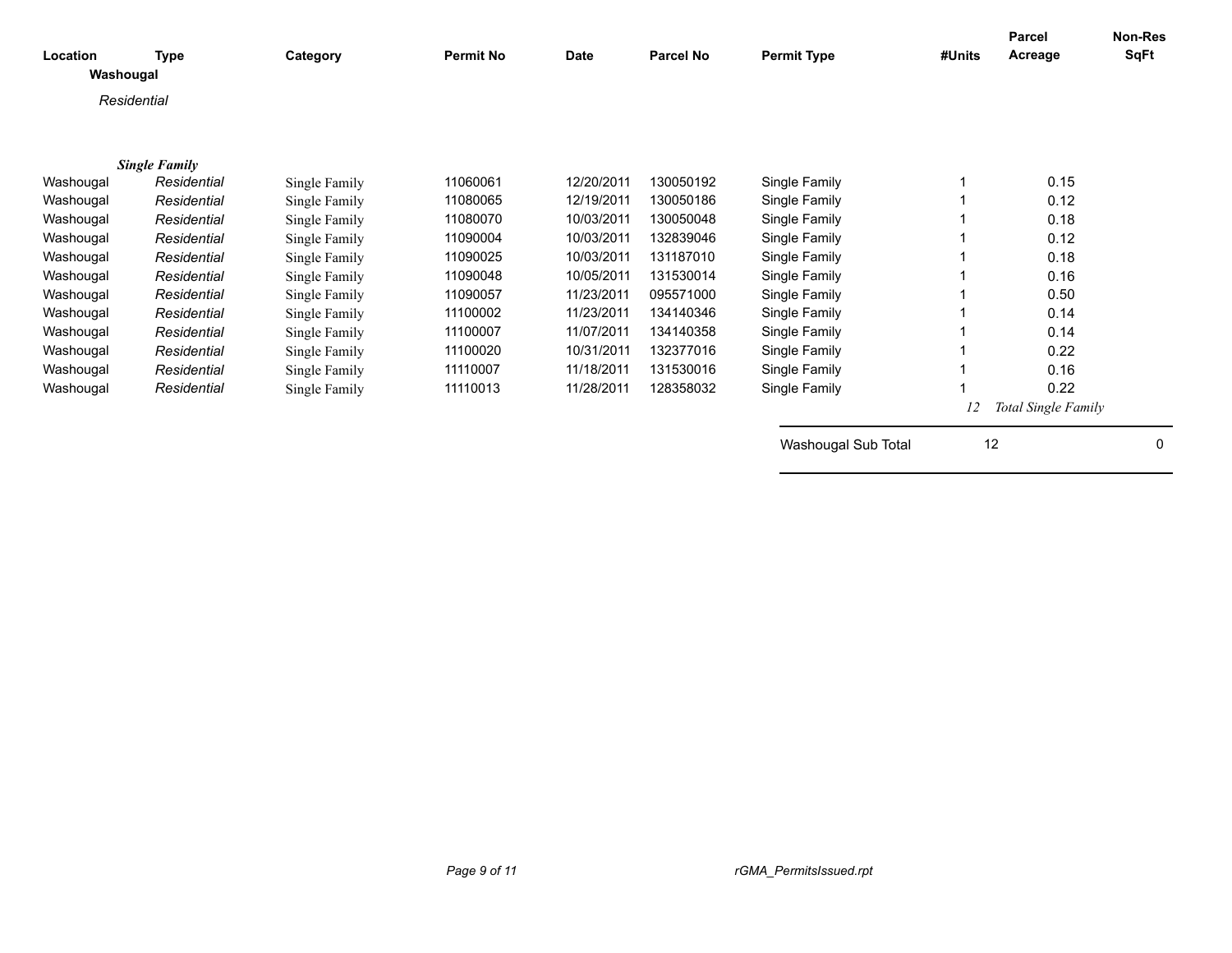| Location | <b>Type</b><br>Yacolt               | Category      | <b>Permit No</b> | <b>Date</b> | <b>Parcel No</b> | <b>Permit Type</b> | #Units | Parcel<br>Acreage           | <b>Non-Res</b><br><b>SqFt</b> |
|----------|-------------------------------------|---------------|------------------|-------------|------------------|--------------------|--------|-----------------------------|-------------------------------|
|          | Residential                         |               |                  |             |                  |                    |        |                             |                               |
| Yacolt   | <b>Single Family</b><br>Residential | Single Family | SFR2011-00297    | 11/01/2011  | 065820000        | Single Family      |        | 0.18<br>Total Single Family |                               |
|          |                                     |               |                  |             |                  | Yacolt Sub Total   |        |                             | 0                             |